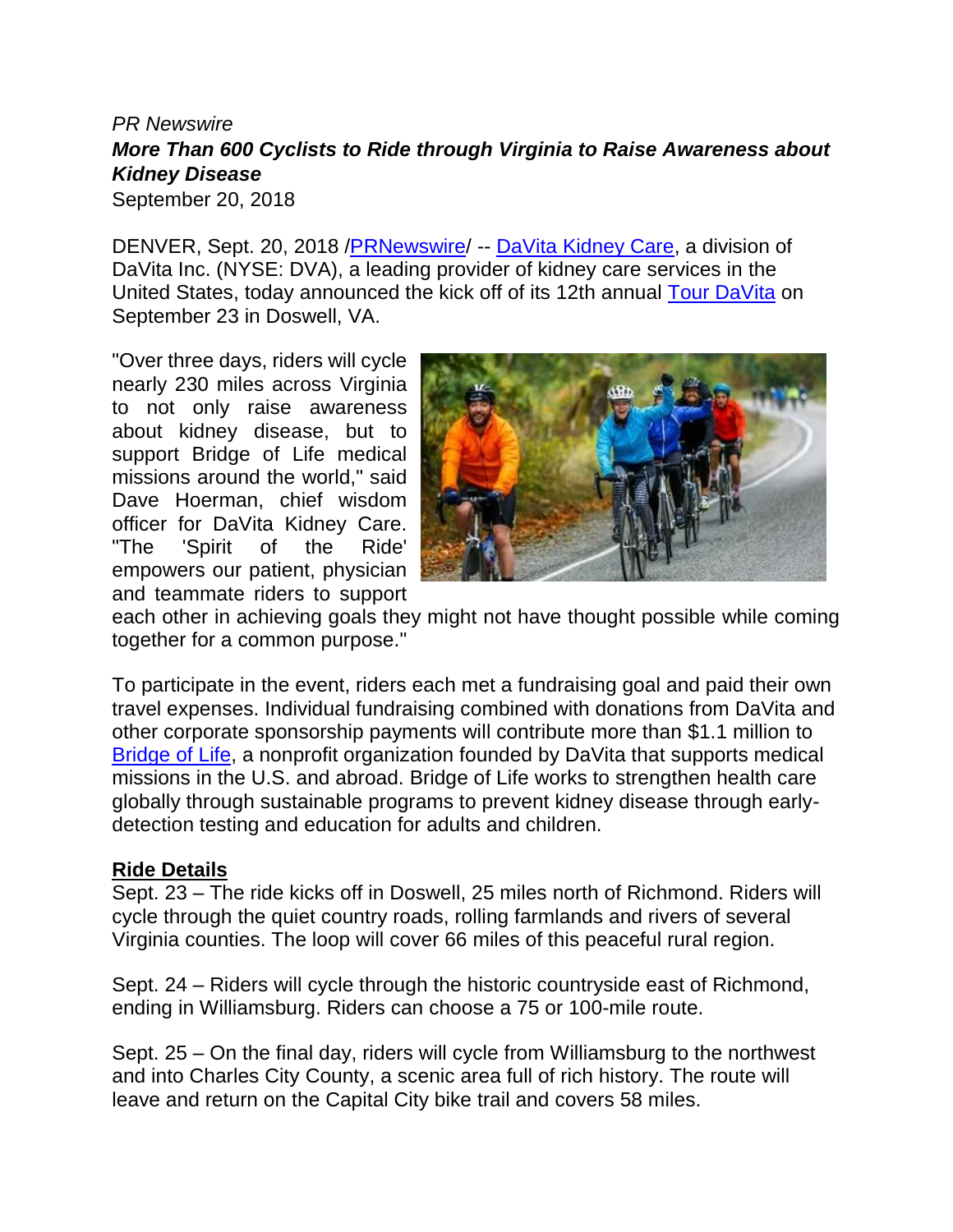To date, Tour DaVita has helped raise more than \$11 million for nonprofits dedicated to raising awareness of kidney disease, providing kidney disease screenings and expanding access to kidney care and primary health care in developing countries.

Past Tour DaVita ride locations include:

- Tennessee and Alabama (2007)
- Wisconsin (2008)
- Michigan (2009)
- Washington State (2010/2017)
- Connecticut, New York and Massachusetts (2011)
- Iowa (2012)
- South Carolina (2013)
- Oregon (2014)
- North Carolina (2015)
- Tennessee (2016)

Tour DaVita continues its 12-year partnership with Backroads, the "world's #1 active travel company™."

Tour DaVita sponsors include Amgen, ASD Healthcare, Henry Schein, Inc, Wells Fargo, Baxter, ADI Construction of Virginia LLC, Dell Technologies, NxStage Medical, Meridian, MUFG and Tata Consultancy Services.

Follow along with the ride on [Facebook,](https://www.facebook.com/tourdavita/) [Twitter](https://twitter.com/TourDaVita) and [Instagram](https://www.instagram.com/tourdavita/) and with hashtag #TourDaVita.

## **About DaVita Kidney Care**

DaVita Kidney Care is a division of DaVita Inc., a Fortune 500® company, that through its operating divisions provides a variety of health care services to patient populations throughout the United States and abroad. A leading provider of dialysis services in the United States, DaVita Kidney Care treats patients with chronic kidney failure and end stage renal disease. DaVita Kidney Care strives to improve patients' quality of life by innovating clinical care, and by offering integrated treatment plans, personalized care teams and convenient healthmanagement services. As of June 30, 2018, DaVita Kidney Care operated or provided administrative services at 2,580 outpatient dialysis centers located in the United States serving approximately 201,000 patients. The company also operated 253 outpatient dialysis centers located in 10 countries outside the United States. DaVita Kidney Care supports numerous programs dedicated to creating positive, sustainable change in communities around the world. The company's leadership development initiatives and social responsibility efforts